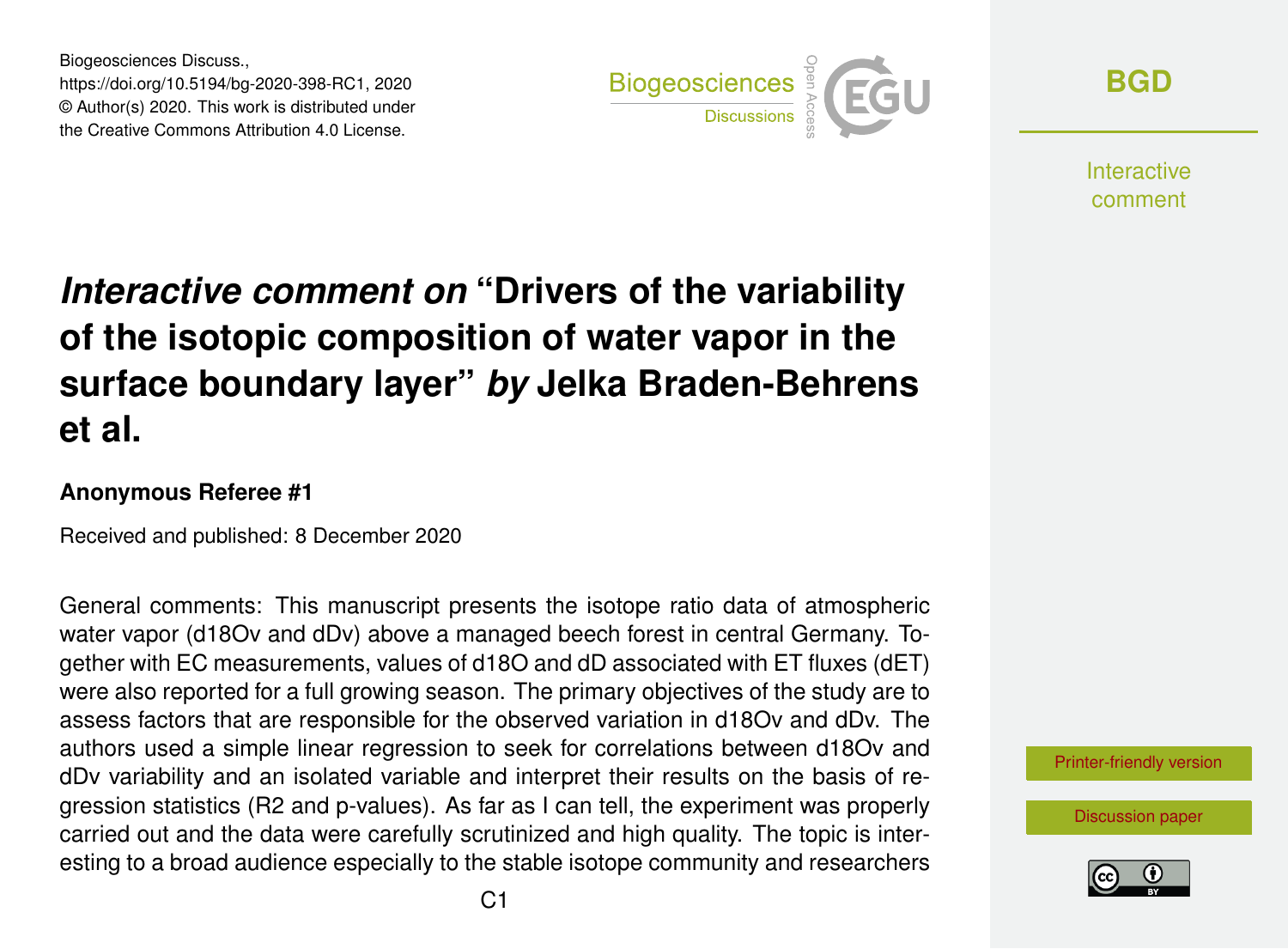who study ecohydrology. The measurements will contribute to a growing number of water vapor data collection, though a mechanistic interpretation of water vapor isotope data in the surface boundary layer remains challenging. The biggest issues I have with this manuscript are on the structure, assumptions made for the proposed problem, its statistical analysis and the interpretation of linear regression. The authors should consider addressing these major comments before its final publication.

Specific comments on major issues: 1. This manuscript has two major purposes, 1) to demonstrate the ET fluxes do not dominate d18Ov and dDv and 2) to evaluate potential factors that control d18Ov and dDv variability on both diurnal and seasonal time scales. For the 1st objective, the authors treat the PBL as a box, and assume surface ET is the only flux component that contributes to volume of the box (or the diurnal evolution of boundary layer height) while neglecting horizontal advection and entrainment fluxes. They used 'isoforcing' associated with the ET fluxes, combined with PBL heights retrieved from ECMWF data product, to calculate dv/dt (for both 18O and D) over the course of a day (Eq 2) and compared the results to the diurnal pattern from the time series measurements (Fig 2). Applying Eq 2 in this context is flawed as the height of the PBL cannot grow without entrainment (even if horizontal advection can be assume negligible under certain conditions) . Assuming surface flux as the only flux component while applying a changing height (h) contradicts one another. This is a misinterpretation of the boundary layer budget, and it is no surprise that calculated and measured dv/dt diurnal pattern has nothing in common (Fig 2). Secondly, why would the authors even bother to do this exercise? As later stated by the authors (ln 189-190) "A discussion of the influence of local ET that is purely based on isoforcing IF overlooks the influence of boundary layer mixing processes." The authors later stated that "the concurrent trends in the diurnal cycles of CH2O and dv indicate, that entrainment dominantly influences dv from the forenoon to the afternoon:" and ". . . we observe this indication for a dominant influence of entrainment from the forenoon to the afternoon also in summer." If you can make these conclusions from the observation (which the authors did), why trying to prove (and did it incorrectly) something that the data have

## **[BGD](https://bg.copernicus.org/preprints/)**

Interactive comment

[Printer-friendly version](https://bg.copernicus.org/preprints/bg-2020-398/bg-2020-398-RC1-print.pdf)

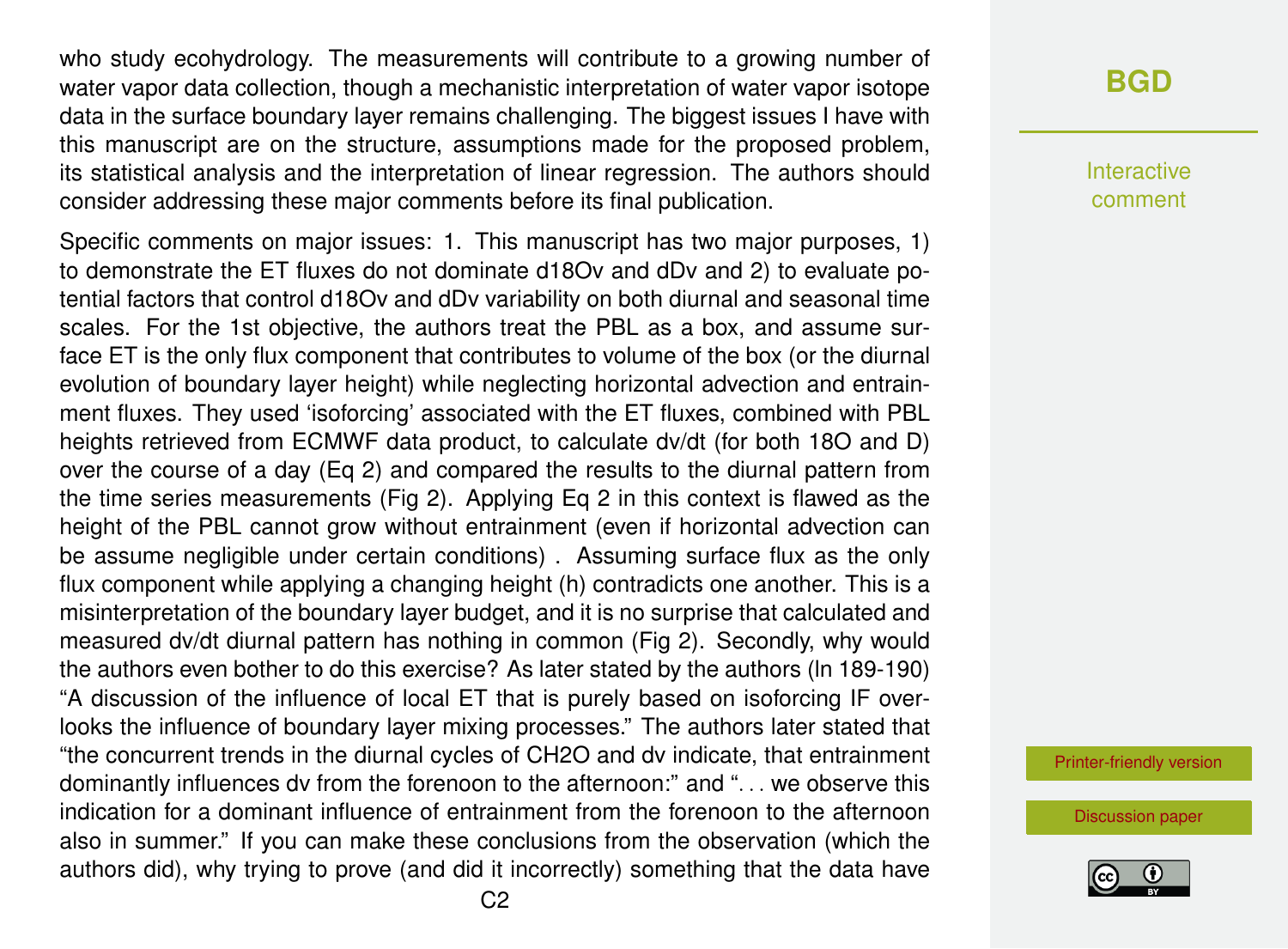already shown? This whole section should be scratched in my view. 2. For the second objective, the authors identify 4 potential factors that influence seasonal availability of dv: local ET, Rayleigh distillation, selective water use by plants and temperature. The author applied a simple linear regression between dv and each of these factors to look for correlations. There are several problems in the statistical analysis used by the authors. First, the authors should distinguish processes from state variables. Secondly, these factors are not independent from one another, for example, ET and Rayleigh distillation are both temperature dependent. A simple linear regression ignores the interactive effect between processes and state variables. Ideally, one should carry out a full BL budget calculation with a numeric model that considers thermodynamic isotopic fractionation. At the very least, the authors need to consider a multivariate regression that considers the interactive effect among variables. A simple linear regression is inappropriate. 3. The authors use sloppy statistics. This manuscript reports incredibly small p-values (10<sup>o</sup>-35) that are simply not meaningful. The p-value is calculated from the data and depends on the sample size (number of data points). It is possible to get p values to the -35 decimal points but that is simply because of we have the computing power to do this. More data points give you smaller p values. The bigger issue is, is the p value reliable? The p values shown in Table 3 are simply not meaningful. The difference in the p values between all times and period of green leaves is likely an artifact of sample size. Some statisticians have urged not to use p values but to use other alternative statistical matric because it is too often misinterpreted (see Halsey 2019 http://dx.doi.org/10.1098/rsbl.2019.0174). This study is another example of why. The authors should limit reporting p values to a more reliable estimate. 4. After redo the statistical analysis, the authors must re-evaluate their interpretation of the results and draw proper conclusion accordingly.

Technical comments: Ln 25. Do you mean a major driver of dv variability? Why the remove of precipitation only acts on seasonal time scales? Ln29. Your description of the amount effect is very crude and can cause confusion. Please be more elaborative on the amount effect. Ln37-38. It's unclear what 'different importance' means based on

### **[BGD](https://bg.copernicus.org/preprints/)**

Interactive comment

[Printer-friendly version](https://bg.copernicus.org/preprints/bg-2020-398/bg-2020-398-RC1-print.pdf)

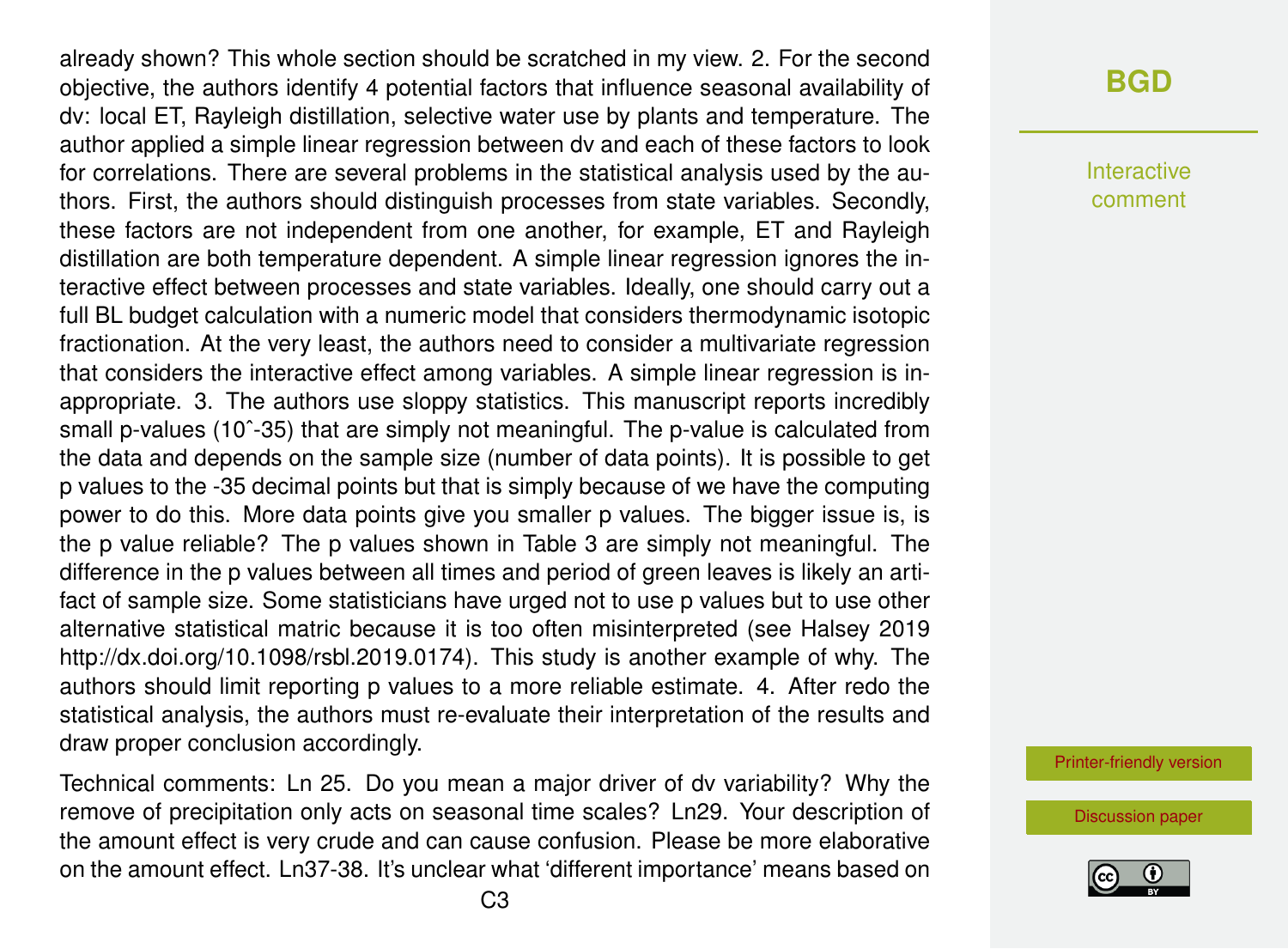R2 values; this sentence is hard to read. It's easier to see the effect by a state variable (such as temperature) but it becomes harder to visualize by a process (like Rayleigh rainout). Can you explain how Rayleigh process may differ seasonally that in turn affect seasonal variability of dv? Ln51-52, a correlation does not suggest a causal effect; maybe that was not what you meant to suggest but the writing makes it seem that way. Ln61-62, consider revise this sentence to "Only one of these studies performed direct dET measurements in a forest". Ln99 pls provide more details on how exactly dET was calculated. Did you perform a spectral analysis to examine potential loss of energy due to the differences in the sampling frequency between EC and isotope measurements? Ln123 More precisely speaking, VPD is calculated from temperature and RH data which were directly measured. Ln128. Can you give a brief description on how the rain sampler is designed to store its water to prevent evaporation? Ln135. avoid jargon; just say using ECMWF data product Ln145 delete this sentence; rework this paragraph. Rather than copying from the manual, it would be more useful to describe how you retrieve PBL h from IFS. Ln179 what is the time unit here? Is this 0.1 permil per second, per minute or per hour? Assuming 0.1 permil per hour, from 8am to 5pm, dv would've increased by 0.9 permil d18O and almost 10 permil dD. But Fig 1 shows a decrease in d18O by  $\sim$  1 permil while a decrease in dD by  $\sim$  5 permil. How do you reconcile the inconsistency between these results? Ln180-185 As stated above, this conclusion is flawed as the calculation was based on an invalid assumption of no entrainment while BL h is allowed to grow. Ln186-194 These remarks acknowledge the authors have known the answer from the observation but still decided to use a reverse logic to disapprove something they already knew could not be true. Hmmm interesting . . . Ln195-200 I found this section puzzling. TKE is a measure for the intensity of turbulence. h is most commonly defined by an inversion in potential temperature and dewpoint and is often estimated by radio sounding or lidar. It does not make sense to make direct comparison between TKE to PBL h (yes, they are both part of the boundary layer dynamics) because there is not a causal effect between the two. Simply presenting correlations without context is meaningless (if seeking covariation is the goal, why

#### **[BGD](https://bg.copernicus.org/preprints/)**

Interactive comment

[Printer-friendly version](https://bg.copernicus.org/preprints/bg-2020-398/bg-2020-398-RC1-print.pdf)